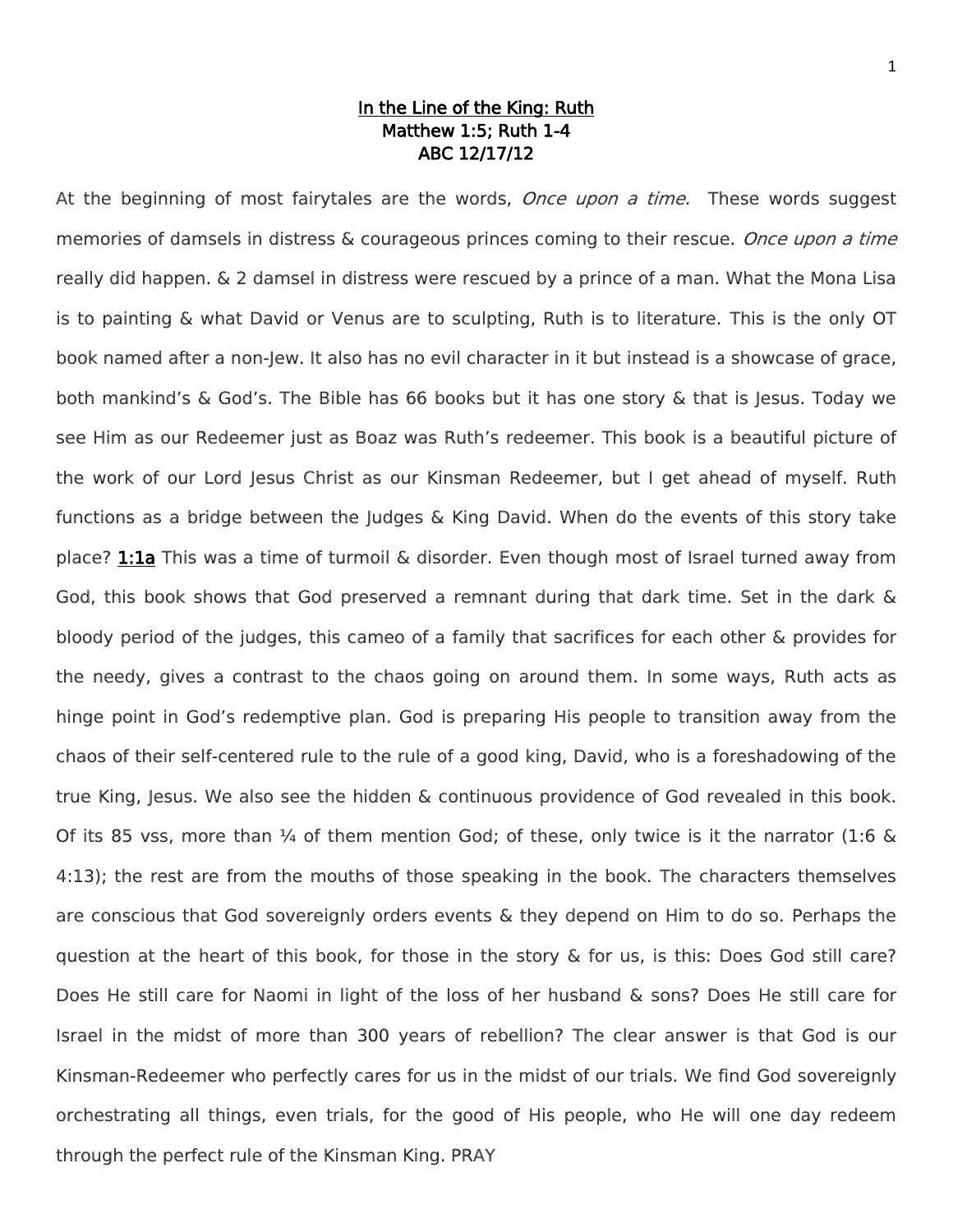1. Chapter 1 In the  $1^{st}$  chpt, we're introduced to Naomi, an Israelite woman whose husband  $\&$ sons left the land God had given them & moved to Moab because of famine. Ebimelech dies & his sons marry girls from Moab. Ruth was a Moabite. Her ancestry had its beginnings in the incest committed between Lot & his oldest daughter. Even though Moabites were related to the Israelites, they were enemies because Moab had opposed Israel's advance into the Promised Land. Moabites were polytheistic pagans, even offering human sacrifices to their gods. As a result, God prohibited the Jews from intermarrying with them (Ezra 9:10-12), unless they renounced all that being a Moabite meant & became all that it meant to be a Jew.

Naomi's sons also die, leaving Naomi & her daughters-in-law, Orpah & Ruth, alone & unable to provide for themselves. Naomi heads back to Bethlehem & pleads with her daughters-in-law to leave her so they would avoid what she sees as a hopeless fate. Orpah leaves, Ruth stays. 1:16-

# 17

Ruth's decision was one of complete surrender, not only to Naomi, but also to the God of Israel. It equaled a declaration of love (though the word love never appears in this book, despite the fact that love pervades every chapter). Did Ruth have any idea her commitment would continue a series of events that started in eternity past & would affect all mankind? Did she know that hundreds of years earlier, when God promised Abraham all families of the earth would be blessed through his seed, that she'd have anything to do with that blessing? She was a foreigner to the covenant nation of Israel, a widow, a Moabite, a Gentile. Did Ruth know that by submitting to Yahweh, she would be brought into the sphere of a kind, wealthy man named Boaz, a relative of Naomi's, who would become their kinsman-redeemer & restore their heritage? Did she know her future great-grandson, David, was destined to become the great king of Israel & father of the royal line of Jesus the Messiah & Savior of the world? Ruth knew none of these things. Yet they all occurred because of her surrender to the true & living God. Naomi & Ruth arrive in Bethlehem.

# 1:19b-21

All Naomi's labors seem to have been for nothing. She says, *Don't call me Naomi*, which means pleasant. Call me Mara, which means bitter. Why? Because God has afflicted me. She left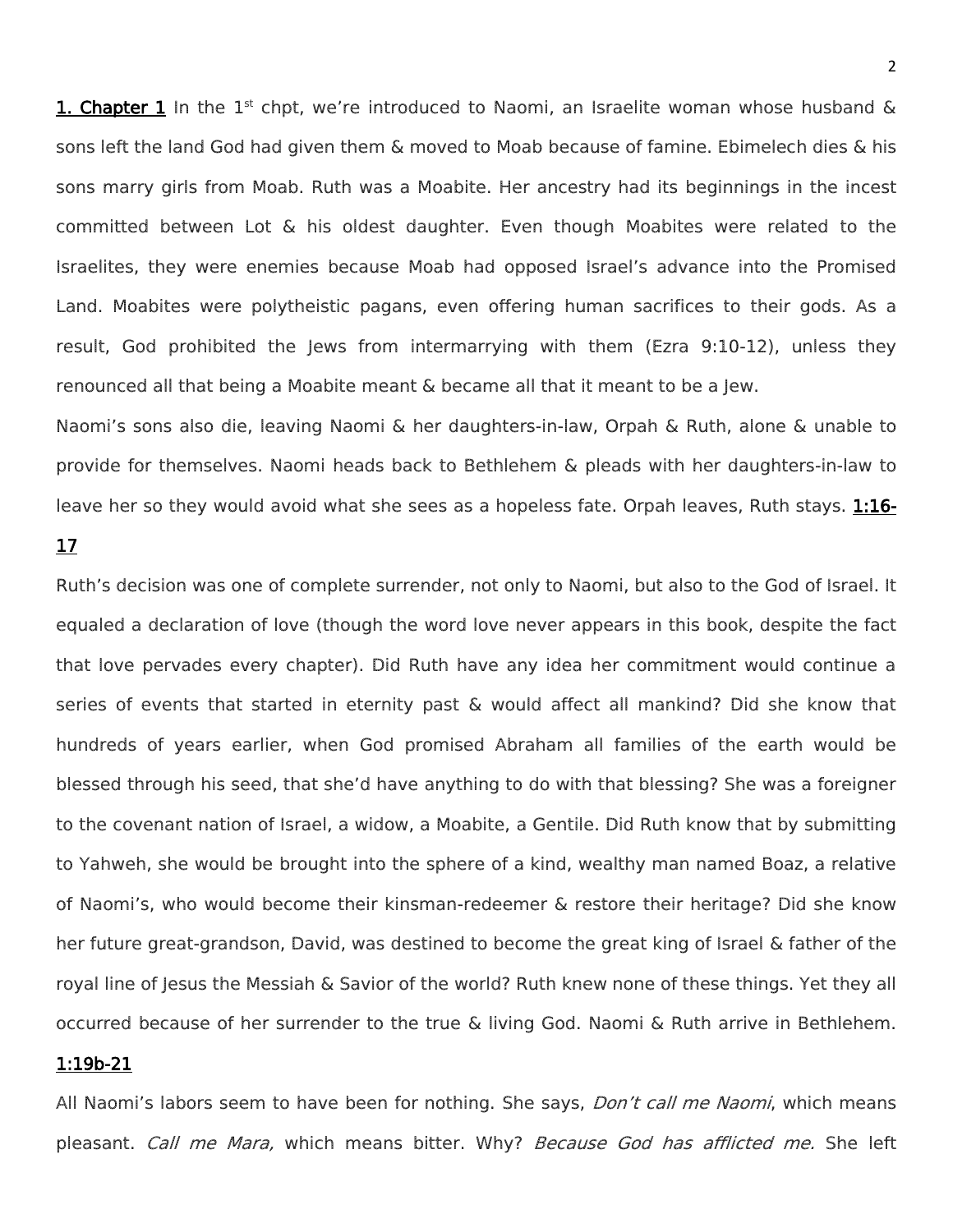Bethlehem full, hopeful, & expectant, but came back bitter, weary, & empty. Ever felt that way? I think we all have, thus we can all learn from this. God had already begun to work out blessings of His own. While the narrator lets our ears hear Naomi complain in vs 21, what does he direct our eyes to see in vs 22? Ruth & the beginning of the barley harvest.

Before we continue, how do you respond to life's devastating twists & turns? Most of us have a reflex to ask, *Why?* Even unbelievers do this. People who never go to church, who claim no religious faith, when something devastating happens, still ask,  $W h v$ ? It's as if they assume that somewhere behind it all there must be a purpose. We shouldn't be surprised by this. It's part of the image of God in us. In every line of his hymn from 1774, God Moves in a Mysterious Way, William Cowper reminds us not to judge God's ways by only what we can see with our eyes:

Ye fearful saints, fresh courage take; The clouds ye so much dread Are big with mercy & shall break In blessings on your head.

Judge not the Lord by feeble sense, But trust Him for His grace; Behind a frowning providence He hides a smiling face.

His purposes will ripen fast, Unfolding every hour; The bud may have a bitter taste, But sweet will be the flow'r.

The story of Ruth is more than just an account of human kindnesses. It's an argument for God's grace. Yes, it has great human examples of kindness, but it displays beautifully the grace & sovereignty of God. We may never know why but we can know & trust the One who does know!

2. Chapter 2 Naomi & Ruth came to Bethlehem at the beginning of the harvest season (1:22). They were poor. They had no one to support or take care of them. God's law required that the poor be allowed to follow the reapers through the fields & pick up what was left behind (Lev 19:9-10). As *luck* would have it, Ruth *happens* to end up gleaning a field owned by a rich relative of her deceased father-in-law. Boaz was kin. By *coincidence*, Boaz spotted Ruth & had compassion on her. I'm sure there were other poor widows gleaning in the fields. But Boaz took notice of & had compassion on Ruth before she even knew who he was. Hasn't Jesus done the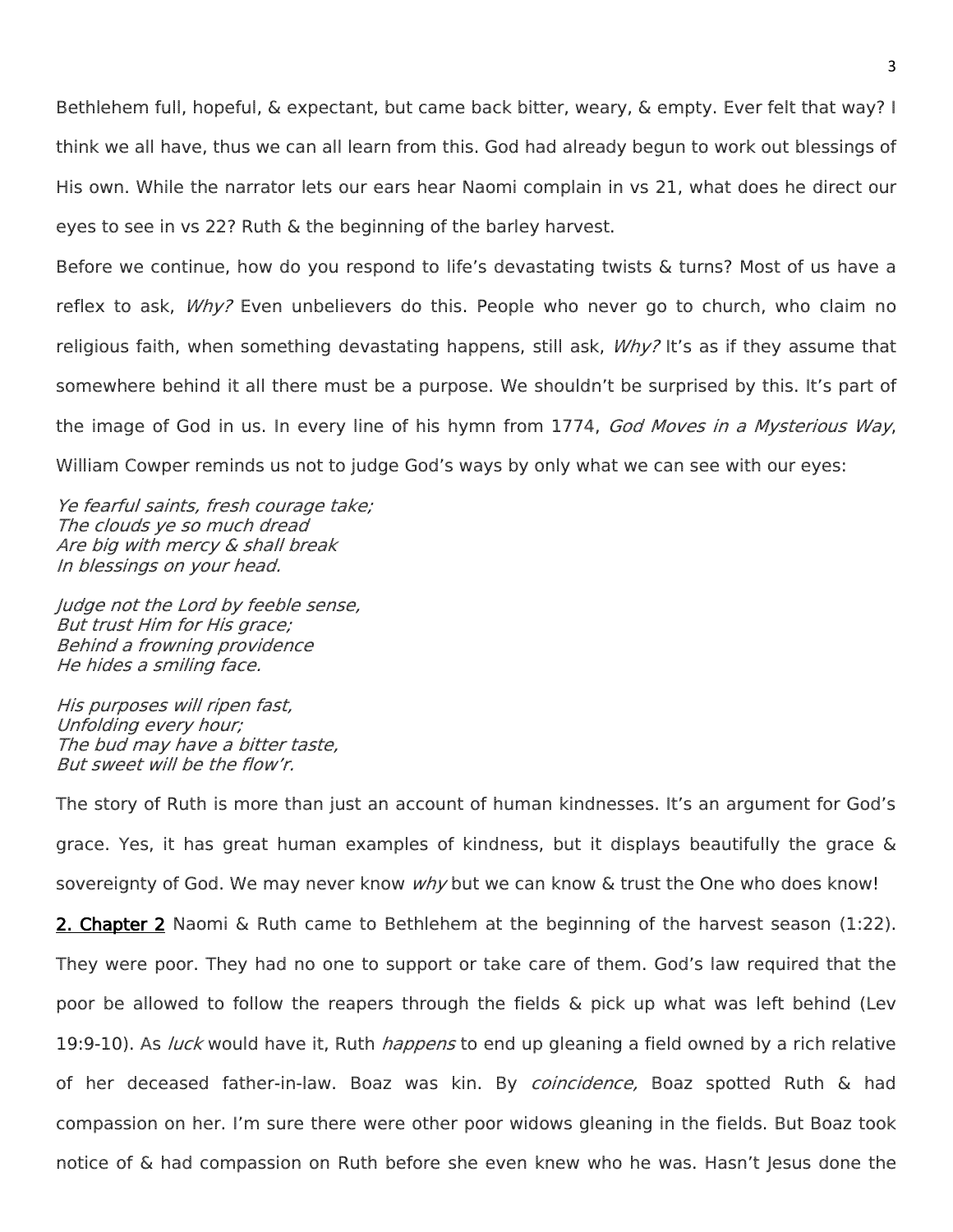same for us? Loving us & drawing us to Himself before we knew Him. Boaz is a beautiful shadow

#### of Jesus. 2:8-9, 14-16

God is providing for Naomi & Ruth through Boaz. Now we come to the most important interchange in the chapter, vss 10–13. Ruth raises a question which turns out to be very profound. It's one that we all need to ask God. Hardly anything in our life is more important than the answer we get.

# Then she fell on her face, bowing to the ground, & said to him, "Why have I found favor in your sight, that you should take notice of me, since I am a foreigner?" (10).

Ruth knows she's a Moabitess. From a natural viewpoint she has 2 strikes against her. She doesn't resent this, but accepts it. As a non-Israelite she doesn't expect any special treatment. Her response to Boaz's kindness is astonishment. She's very different from most people today. We expect kindness & are astonished & resentful if we don't get our rights. But Ruth expresses her sense of unworthiness by falling on her face & bowing to the ground. Proud people don't say thanks. Humble people are made even more humble by being treated graciously. Grace isn't intended to lift us out of lowliness. It's intended to make us joyful & content in God.

#### How does Boaz respond? 4:11-12

There's no better place to be, is there? Have you noticed that there are no supernatural events or miracles in the book of Ruth? But it's easy to see that God's hand guided things as directly as He did the Exodus from Egypt. Although the main characters express confidence in God, His presence is actually in the background working quietly. The lesson we see is that God's hand can be found in the everyday affairs of life. Ruth just happened onto Boaz's field. It just happened that Ruth found the one guy she had to marry in order for the Messiah to be born into the world, right? The whole idea is God loves to work in the mundane, where you can't see it. God loves to work in tough times, where you have to look to Him but can't see Him working. There are no miracles, no heavenly revelations, no prophetic disclosures, & yet there's the strong sense of God's purpose & God's providence being unfolded. Chpt 2 ends with 23.

**3. Chapter 3** In chapter 3, Naomi tells Ruth to go to the threshing floor where Boaz, the near kinsman, would be. She told her to humble herself, lie down at his feet, & that he will tell you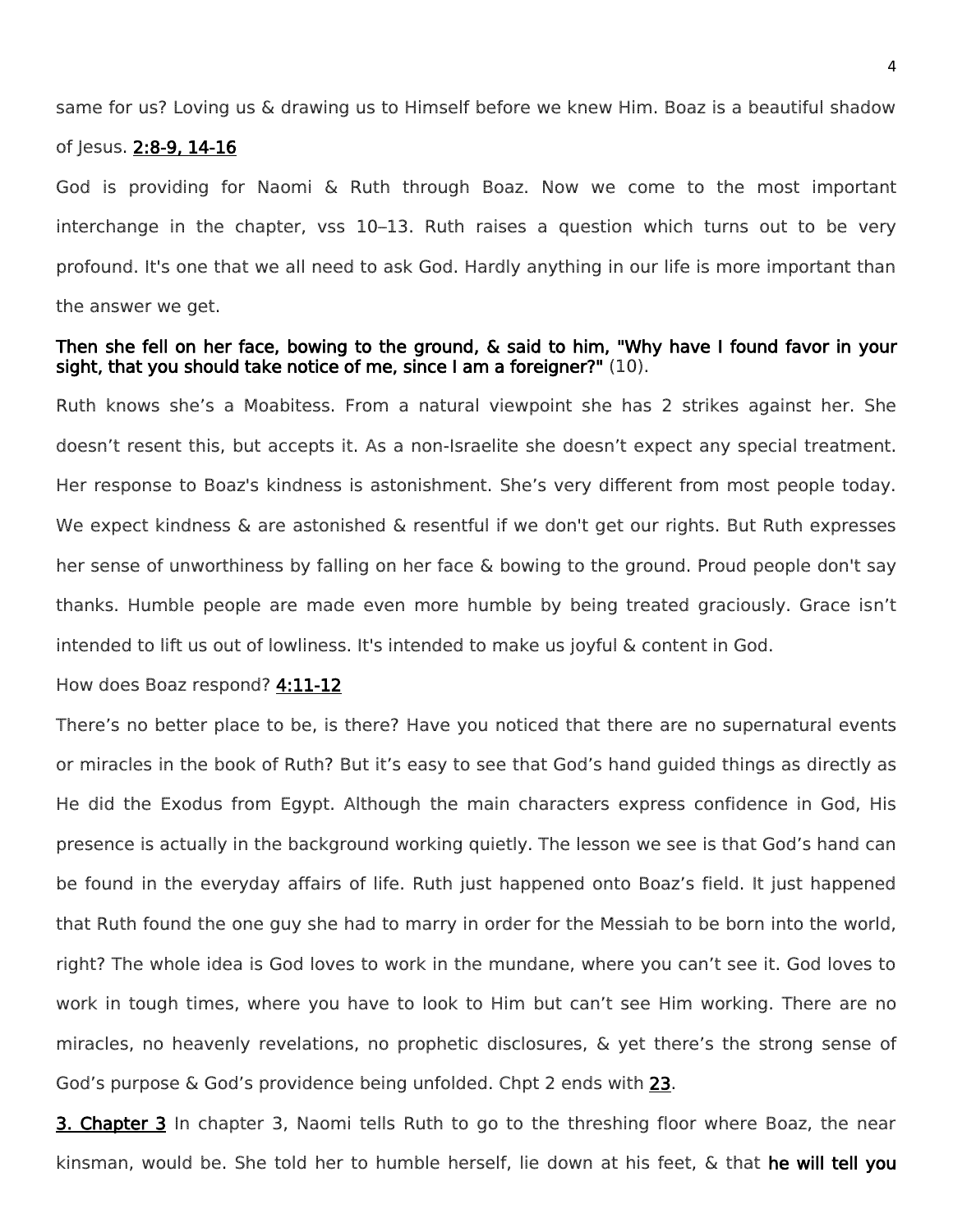what you should do (3:4). Ruth does this. She places herself at the feet of her redeemer. That's where each of us should be. There's no better place to be, no place where we're more welcome to be, than at the feet of our Lord. When we're at His feet we acknowledge His majesty, power, & goodness as well as our own need. Although this custom Naomi tells Ruth about seems strange to us, dating would have seemed even stranger to Ruth! According to God's law, if a man sold his inheritance  $\&$  had a relative who was willing  $\&$  able to do so, the kinsman could buy back the inheritance. Boaz had given Naomi & Ruth a reason to hope that he might be willing to do so. Ruth risked losing the only thing she had left, her name, that she might obtain Boaz's favor. Ruth plainly told Boaz what she wanted. 3:9

In essence, she said, *I want to be your wife.* Boaz said, *Sounds good to me, but there's a closer relative than me. Let me find out his intentions*  $1^{st}$ *.* Before we get to that part of the story, it's interesting that the word for **covering** (3:9) is the same word Boaz uses in chpt 2 that translates as wings. Boaz says to Ruth, 2:12.

Boaz himself becomes the answer to that prayer. Like a mother hen who spreads her protective wings over her chicks, he spreads his **coverings**, or *wings* over Ruth, symbolizing his commitment to her.

4. Chapter 4 Key to understanding the redemption that God will bring Ruth & Naomi is the notion of the kinsman-redeemer. As explained in Lev 25, the kinsman-redeemer was set up to allow families to buy back or redeem their relatives from slavery or debt-bondage. This law ensured that nobody became landless & locked in a cycle of poverty. It was an inside-the-clan welfare system, where debts & obligations would be paid by a family member so the poor relative could be freed or restored. Boaz offers to be Ruth's redeemer after he's asked to do so. Of course, this is the kind of redeemer the Lord will be for Israel. One day, He'll say through the prophet Isaiah, you will know that I, the Lord, am your Savior & your Redeemer, the Mighty One of Jacob (Is 60:16). This role of Kinsman-Redeemer also had the responsibility of marrying the childless widow of a family member & having children with her so that the dead man's family line could continue. We saw this with Tamar & Judah. Boaz & Ruth's  $1<sup>st</sup>$  male child would be considered a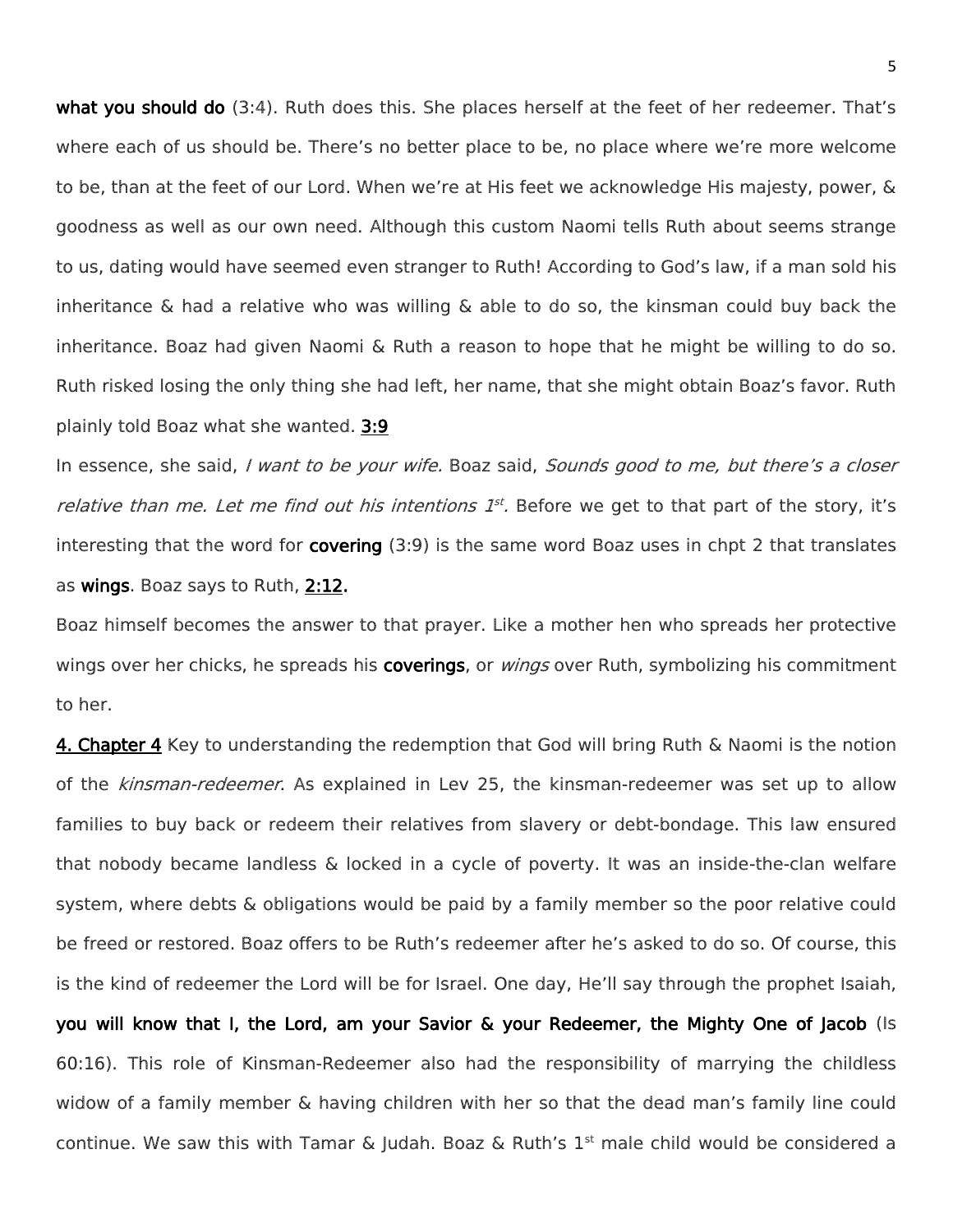descendent of Elimelech, not of Boaz. Boaz is willing to do this, but there's someone closer in relation who has the 1<sup>st</sup> chance to do this. Read the 1<sup>st</sup> part of chpt 4 & you see this guy turns down the opportunity & frees Boaz to do it. 4:9-10

Why are we told all this? Why is this story in the Bible? Because Jesus is our Kinsman-Redeemer. He is our Kinsman by His incarnation (2 Cor 8:9). He is a great & mighty Kinsman, for He is God Himself (Col 2:9). He is a Kinsman of great wealth. All the fullness of grace & glory belong to Him. As Boaz loved Ruth, so Jesus loves us without a cause, freely. We love Him, because He 1<sup>st</sup> loved us (1 In 4:19), right? God says, I have loved you with an everlasting love...I have drawn you with lovingkindess (Jer 31:3). As Boaz promised to redeem Ruth, so the Son of God promised to redeem us (Heb 7:22). But the law of God which shows us our sin holds us captive. The law has claim upon us, but it doesn't have the ability to redeem us. The law is our kinsman condemner, but can never be our deliverer (Rom 3:19-20). So Jesus willingly paid the price of our redemption, the price demanded by the justice of God. By His life of perfect obedience, He fulfilled the law, & brought in everlasting righteousness for His people. By His atoning death, He fully satisfied the wrath & justice of God as our Substitute. Aren't you glad for that?

## 4:13-15

In 29 words or 2 sentences (13), we have a wedding, a honeymoon, a home being established, conception, 9 months of expectancy, & the birth of a son. Just saying, a wedding is much more exhausting than it reads here! But in these vss these women are saying,

Naomi, because of Ruth you are surrounded by care, protection, & love. & here's another close relative, a grandson, who will restore your life & sustain you in your old age.

Not only do we have a wedding ceremony consummated, but we also have a widowed grandmother invigorated. Can you imagine this incredible reversal? Remember, Ruth is barren or at least seems to be. In 1:4 we're told she had been married for 10 years & there were no children. The people of Bethlehem know this & pray that God will make Ruth like Rachel & Leah. The author makes it very clear in vs 13 who caused this child to be conceived. **The Lord gave her** conception. While Naomi had schemed for this child, & while Boaz & Ruth had certainly been involved, God uses human means! The book of Ruth shows that even this final provision comes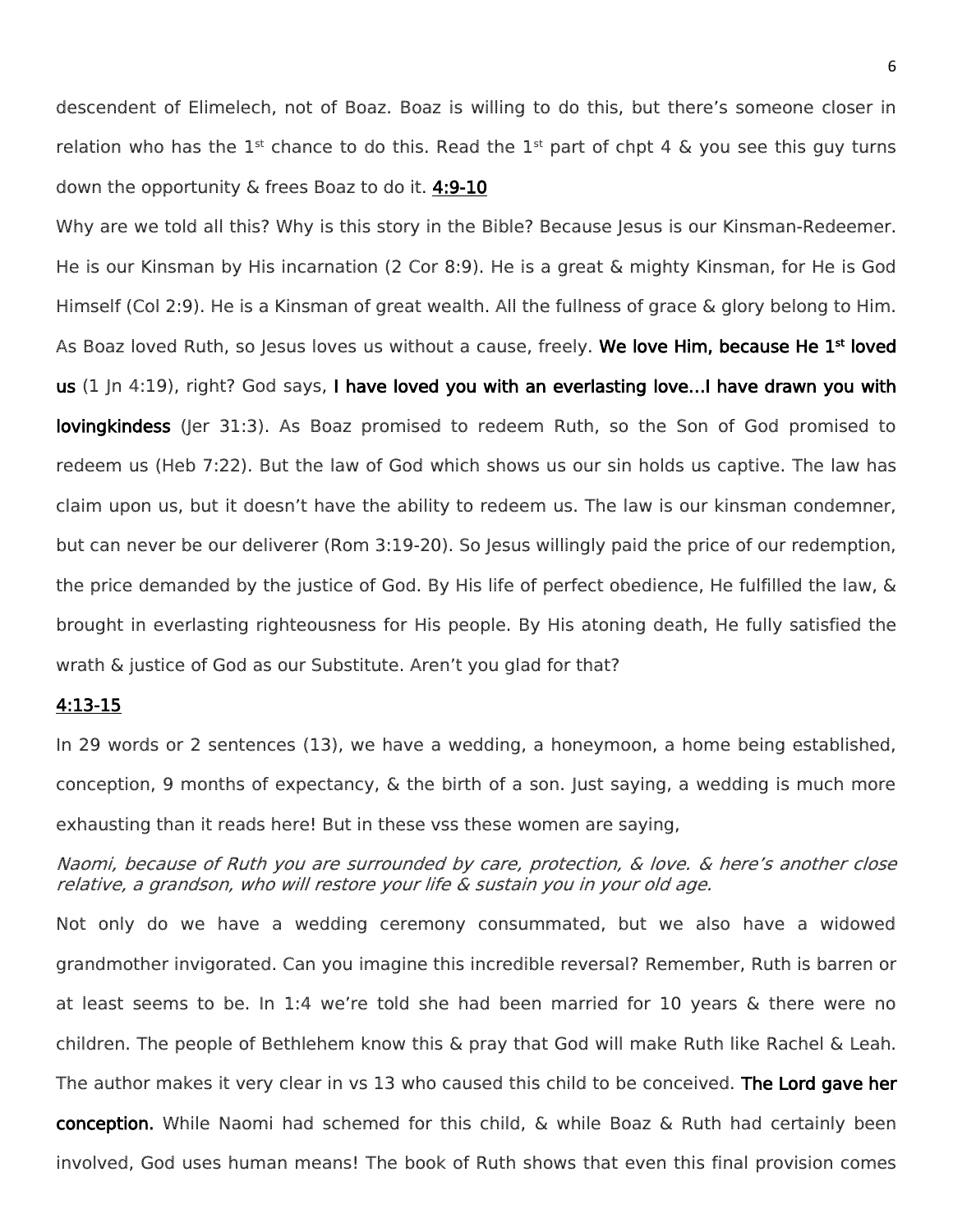from the Lord. God, who is good & constant in lovingkindness, not only provides food & a home for Naomi & Ruth, He provides a future family. As Boaz took Ruth to be his wife, similarly, Jesus has taken sinners to be His bride. Thank God, He hasn't left us without a Kinsman-Redeemer. Christ is the Restorer of our lives.

### 4:16-17a

For Naomi, this must have been the story's climax: little baby Obed lying in her lap. She has an heir. She's placed her hope in God & now can see her hopes fulfilled in little baby Obed. Ruth & Naomi both experience undeserved kindness from God, through Boaz, their redeemer who is also their kinsman. That's nice & a good ending, but do one marriage, one child, & one family matter all that much when society is disintegrating & sinking into sin, as the book of Judges shows? Yes they do! Remember who this child is. They name him Obed. & who is Obed? We find out in the book's final lines: 21b-22

There the book of Ruth ends. But wait, there's more, not in the book of Ruth but what comes of the book of Ruth. The book of Ruth ends with a genealogy. The  $1<sup>st</sup>$  book of the NT begins with a genealogy: Boaz the father of Obed by Ruth, & Obed the father of Jesse. Jesse the father of David the king (Mt 1:5-6). Sounds familiar, doesn't it? Boaz, Ruth, Obed, Jesse, David. How does Matthew introduce his genealogy? With the  $1<sup>st</sup>$  words of the NT: The record of the genealogy of Jesus the Messiah, the son of David, the son of Abraham. Where was he born? Bethlehem, the city of Naomi. Naomi didn't come back to Bethlehem empty; she came back with Ruth. She came back with a woman of extraordinary faith. When Naomi came back with Ruth, she came back with the future of the human race, because David &, more importantly, the Son of David, came from Ruth. The woman who called herself empty plays a key role in the epic drama of redemption. By God's grace, this redemption wasn't only a blessing to Ruth & Naomi, it blessed the whole world in a way they never could have imagined! Ruth, Naomi, & Boaz may live in the times of the judges, but God will use this little family to prepare the nation for a king after God's own heart. Amazingly, Ruth, the Moabitess widow, the once impoverished gleaner in the fields of Bethlehem, has become the great grandmother of King David. It's possible that she was even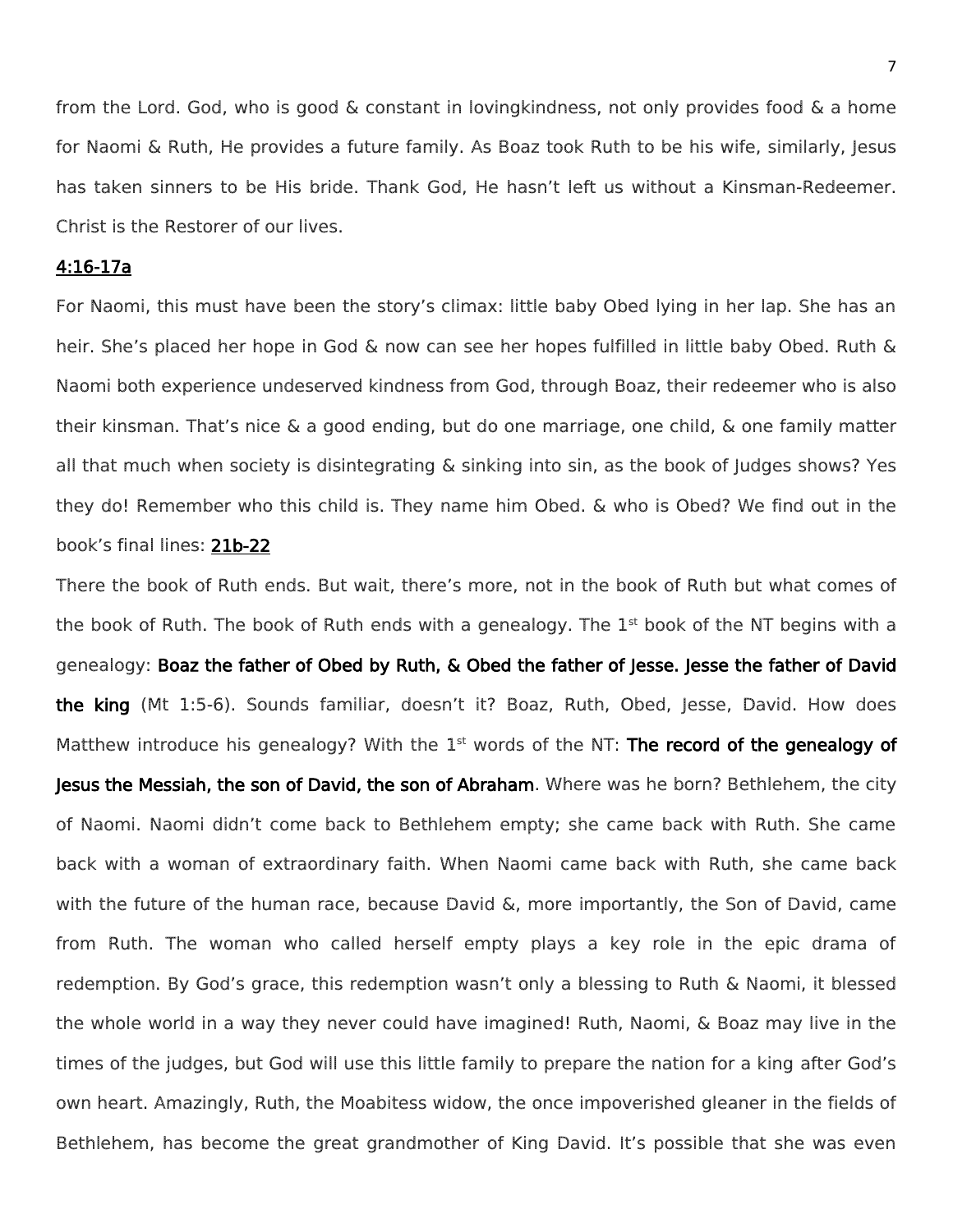alive when he was born. However, this isn't the end of the story. David would be an ancestor & a preview of the greater King to come, Jesus Himself. Remember the women in Mt's genealogy of Jesus? Tamar, Rahab, Ruth, & Bathsheba. Tamar & Rahab were Canaanites, Ruth was a Moabite, & Bathsheba was married to a Hittite. But God used each of them to further the line that led to the Messiah. This is a family tree that beautifully illustrates the amazing love & grace of God & His redemptive work on our behalf. God's plans in the OT center on the Israelites, to be sure, but only in order to prepare the way for the salvation of all nations: for Moabites like Ruth & Canaanites like Rahab & Tamar, for lew & Gentile, for you & for me.

Look at Ruth chapter 5 & notice vss 1-5.

& so it came to pass that Boaz & Ruth were married in the presence of many witnesses. The wedding guests came from all around Judea to add their blessings to the union & future home of Boaz & Ruth. The morning after all the guests had departed, Boaz awakened while it was still early. He searched throughout the house & couldn't find Ruth anywhere. He began to search diligently for her outside & upon entering his fields, he saw his bride gleaning in the fields. Once again, she was dressed in rough clothing & her sack for grain was about her shoulders.

"Ruth!" he called as he ran to her. "Ruth, why are you gleaning in the fields today?"

She bowed low to the ground & said, "My husband, surely I must find something to satisfy the hunger I will have today."

Upon hearing this, Boaz embraced Ruth in his arms & said, "Ruth, do you not understand that since you have become my bride, all that belongs to me, belongs to you?"

Okay, that's all made up! However, this is the rest of the story, isn't it? Boaz is a picture of our

Kinsman Redeemer, who has taken us into the family of God & everything that belongs to Him

now belongs to His beloved. He has given us an inheritance which is imperishable & undefiled &

will not fade away (1 Pt 1:4). The rest of this story is found in the NT description of the final

Kinsman Redeemer. Let us compare briefly the illustration of Boaz with Jesus our Redeemer.

There are many similarities between Boaz & Christ, but let's look at just four.

1. 1<sup>st</sup>, kinship with the bride was required. In other words, in order to meet the conditions of the law, the kinsman redeemer had to be related to the bride. So Jesus, in order to redeem us, became our relative. He came to take the sandals of humanity & walk among us. John writes,  $\&$ 

the Word became flesh,  $\&$  dwelt among us ( $|n \t1:14$ ). Jesus satisfied this condition of Kinsman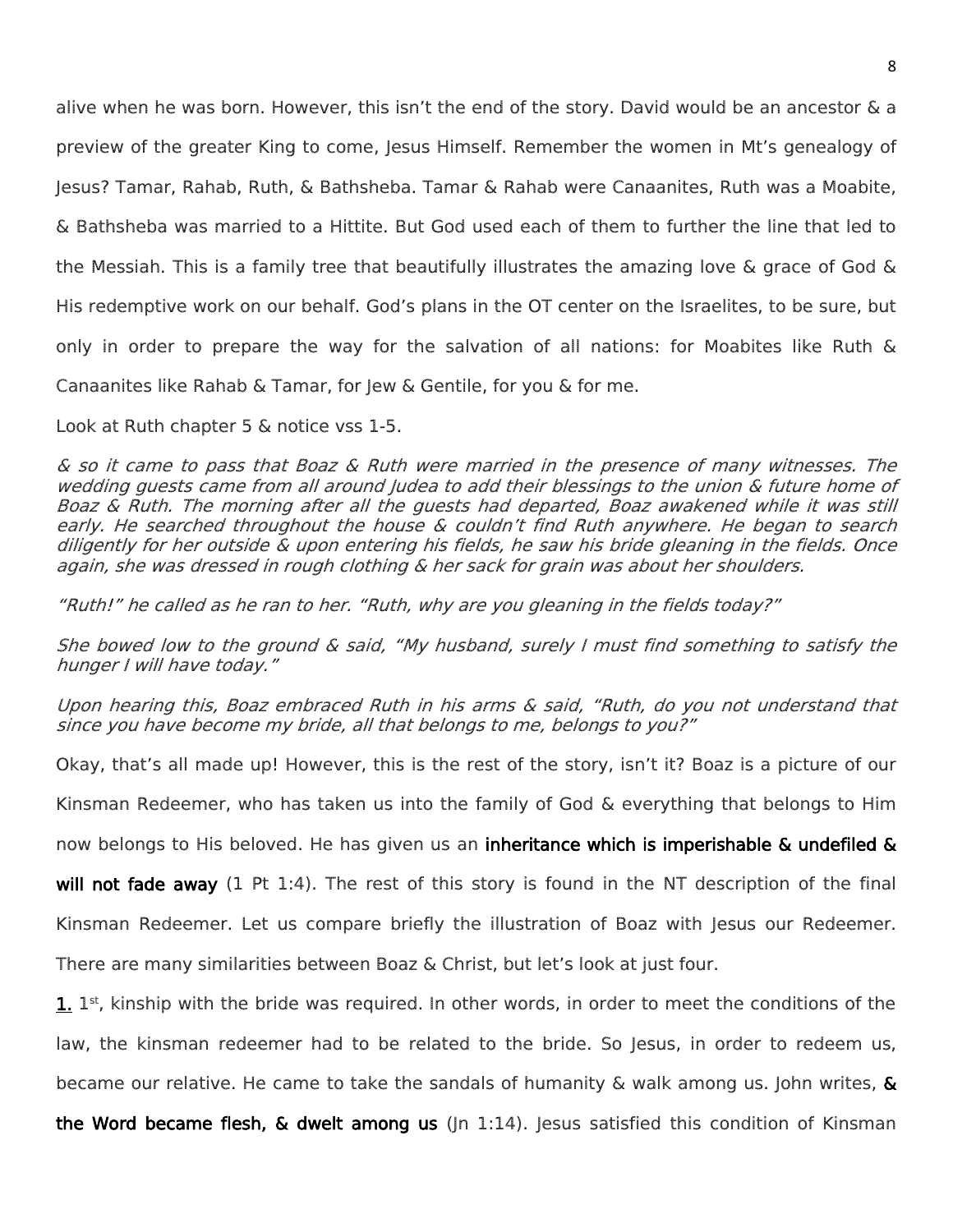Redeemer. He became a member of the human family so that He could make us members of His family.

2. 2<sup>ndly</sup>, a kinsman's desire to redeem his bride was voluntary. A kinsman redeemer had to be willing to redeem his bride. Boaz could have walked away. But he didn't. Why? Because he loved Ruth. The Bible says, In this is love, not that we loved God, but that He loved us and sent His Son to be the propitiation (atoning sacrifice) for our sins (1 In 4:10). In other words, the Son came to redeem us.  $\&$  He was willing! Jesus, for the joy set before Him endured the cross (Heb 12:2). He became obedient to the point of death, even death on a cross (Phil 2:8). This is how willing Jesus was. Boaz was related to Ruth & was willing to redeem her. In the same way, Jesus came in the flesh, fully God, yet fully man, God incarnate, & now related by flesh & blood He was willing to redeem us, His bride. Not only must the redeemer be related & willing, but …

**3.** The kinsman redeemer had to be capable of paying the redemption price. No matter how much Boaz loved Ruth, he still had to buy the land & settle the estate. Boaz had to have the resources to pay the debts of the widow he wanted & her family's estate. Fortunately, Boaz was wealthy enough to pay off the debts against the property of Elimelech & settle the estate of Naomi & Ruth. As Christians, as the bride of Christ, we have been bought with a price (1 Cor 6:20). Christ, who is infinitely wealthy, can handle the cost, but the purchase price wasn't money. The legal tender for our redemption was the blood of Jesus Himself. Paul wrote, In Him we have redemption through His blood (Eph 1:7). A kinsman redeemer had to step in & settle any & all debts against his beloved. In the same way, our Lord hung on the cross & triumphantly cried, It is finished! The debt of sin has been paid in full! Every single legal claim of the law; every debt of sin attached to His beloved's name was completely paid off; the books have been wiped clean. Jesus Christ is both willing & able to pay the redemption price.

4. Finally, the kinsman redeemer's provision for his bride was comprehensive. Boaz lifted Ruth to his standing. She was no longer the Moabite widow, but was the bride of Boaz. She was made a legal partaker of his name, her status was altered from alien to accepted. Boaz made provision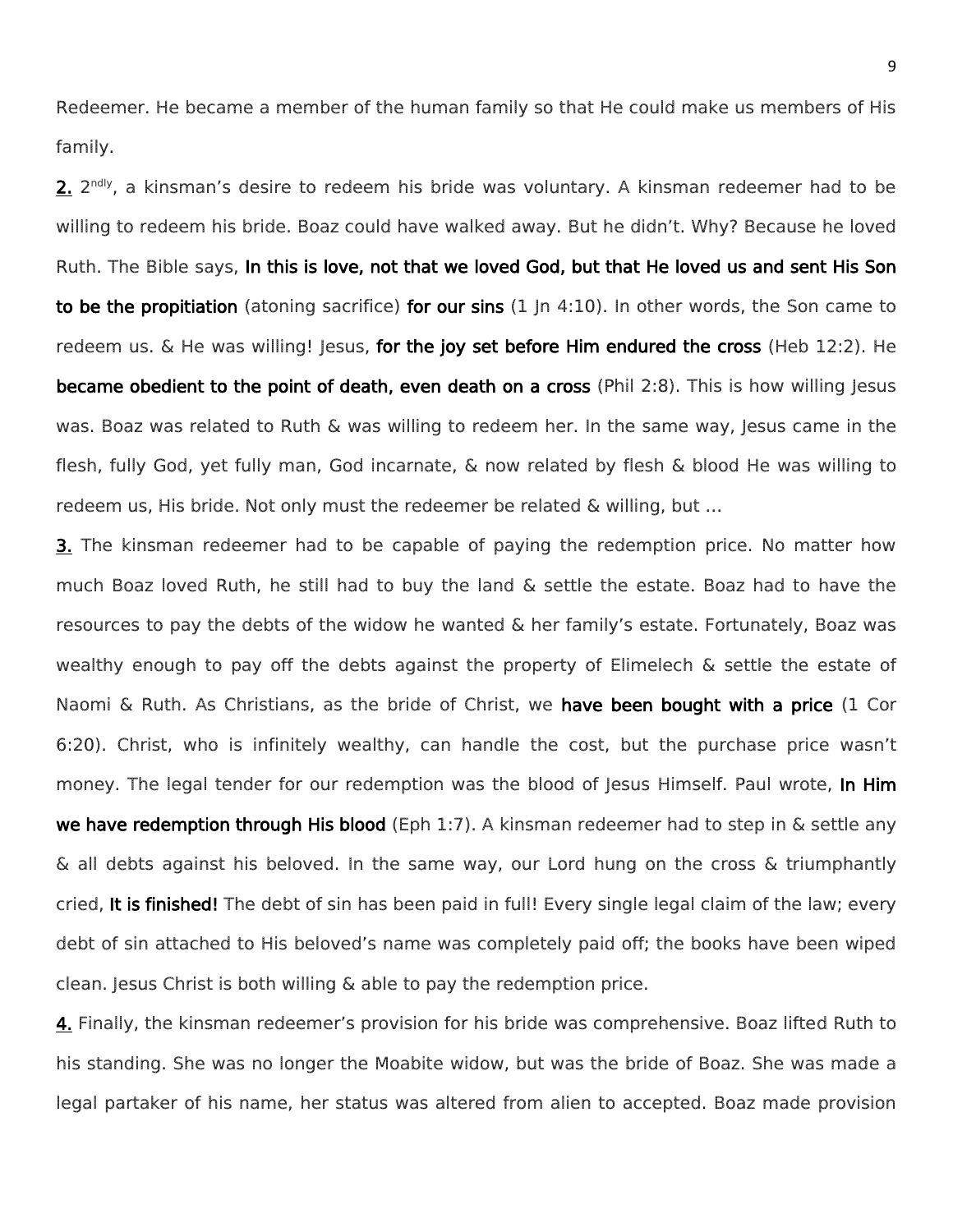for all debts, past, present, & future. In the same way, Christ has comprehensively raised our status from:

- sinner to saint;
- enemy to friend;
- outcast to child;
- lost to redeemed;
- beggar to the bride of Christ.

#### Aren't you glad & thankful for that?

The book of Ruth starts very low & ends very high. We move from death to life, from barrenness to fruitfulness, from emptiness to fullness, from curse to blessing, from bitter to sweet, from living in exile to producing the grandfather of a king! The very fact that the story of Ruth takes place in Bethlehem is itself filled with meaning. It moves from being a place of famine to being a place of fruitfulness. Bethlehem was the burial place of Jacob's wife, Rachel. Now, it's where Obed, his son Jesse,  $\&$  his son David would be born.  $\&$  a few centuries later, the Lord would say through the prophet Micah,

### But as for you, Bethlehem Ephrathah, Too little to be among the clans of Judah, From you One will go forth for Me to be ruler in Israel. His goings forth are from long ago, From the days of eternity  $(5:2)$ .

Hundreds of years later, when Herod asked where the Messiah would be born, this passage from Micah was quoted (Mt 2:4-6). When the fullness of time came, there in Bethlehem, Jesus was born. In His great love, God sent Jesus, who lived a perfect life &, owing no penalty for His own sins (since He was sinless), died on the cross for whoever will repent of their sins & believe. He died for us if we'll turn from our sins & trust in Him. When we do, He grants forgiveness from sin & new life in Christ. Jesus will be our Kinsman-Redeemer.

Most fairytales begin with the words, *Once upon a time*. & nearly all of them end with the words, & they lived happily ever after. These words are an appropriate ending for every one of us today who are the bride of Christ. We will all live happily ever after. This is the rest of the story for all of us as Christians. After we take our last breath, our story can close with the words,  $\&$  they lived happily ever after. We'll have been taken away by our Prince; swept away by our Bridegroom; kept eternally in the joy of our Lord forever & ever. The only thing different about our lives & all